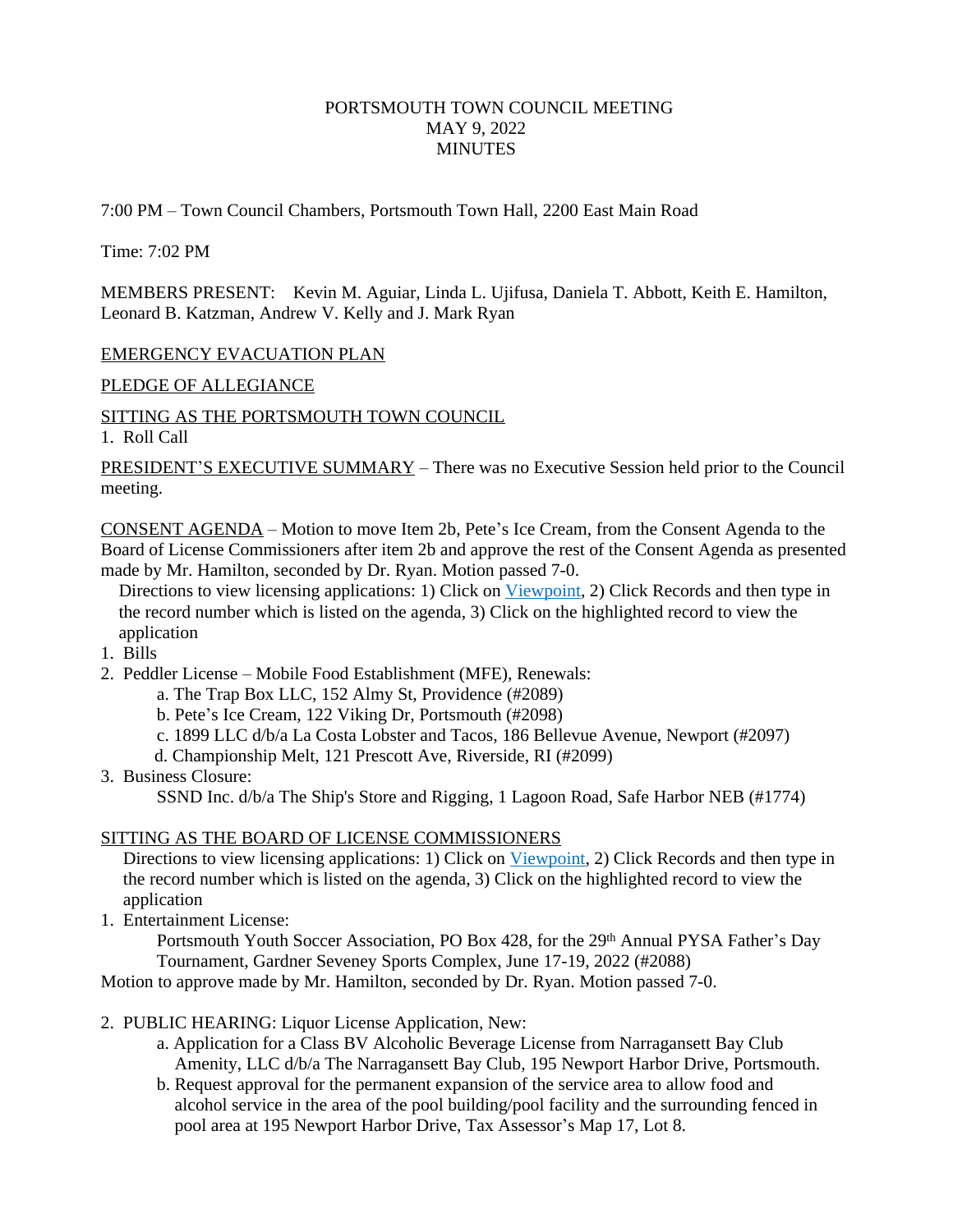Motion to open the Public Hearing made by Mr. Hamilton, seconded by Mr. Kelly. Motion passed 7-0. Motion to continue the Public Hearing to the May 23, 2022 meeting made by Mr. Hamilton, seconded by Mr. Kelly. Motion passed 7-0.

Consent 2. Peddler License – Mobile Food Establishment (MFE), Renewals: b. Pete's Ice Cream, 122 Viking Dr, Portsmouth (#2098) - Motion to approve made by Mr. Hamilton, seconded by Dr. Ryan. Motion passed 6-0. Mr. Kelly recused.

ADJOURN – Motion to adjourn as the Board of License Commissioners made by Mr. Hamilton, seconded by Dr. Ryan. Motion passed 7-0.

MINUTES – Motion to approve made by Dr. Ryan, seconded by Mr. Hamilton. Motion passed 7-0. 4/25/22 4/26/22

# TOWN ADMINISTRATOR'S REPORT

1. Departure of Finance Director – Our Finance Director informed me she will resign effective June 2nd. Lisa has accepted a new position in her field at a major university. I am very sad to see her go. It was an honor and a pleasure to work with Lisa and I wish her all the best in this new and exciting opportunity. Appropriate ads and employment announcements have been made and I will work with HR to secure a new candidate for your approval as soon as possible.

2. New Town Planner – Our new Planer, Lea Hitchen, started today. She will work alongside Gary Crosby until his retirement at the end of June. She is here tonight learning how to use our new Chamber electronics system. Welcome aboard Lea.

3. Portsmouth Award – We are now accepting nominations for the annual Portsmouth Award. This award is an annual recognition for an individual, a local business or an organization, that exemplify the best characteristics of and for Portsmouth; to include:

- o Consistently demonstrated excellence in professional and community leadership;
- o The exhibition of outstanding initiative, inspiration, leadership and organizational skills which produced significant results directly benefiting the community and its citizens;
- o Has made, or is making, significant contributions to the welfare of the community through involvement and participation; and

o Have given freely of their time and energy for the betterment of our community. Details will be posted on the Town website and in a pending press release. Nominations will be due May 31st.

4. Master Plan Survey – The Parks, Recreation and Open Space Master Plan online community survey is still open. The online Community Survey can be accessed from our Town Website by clicking the link in the banner at the top of the page. The survey should only take 5 to 10 minutes to complete, and all responses are anonymous. Once completed, the Parks and Recreation Master Plan will enable the Town to proactively plan for and meet the needs of residents while also enhancing our quality of life. 5. FY 23 Budget Update – The proposed Town Budget was provisionally approved during the recent Budget Meetings. A public hearing will be held 7:00 PM on June 15th at the Middle School auditorium. Final budget approval will be at the June 27 Town Council meeting.

6. Naval Station Community Leadership Meeting – A Community Leadership Meeting hosted by the Naval Station Commanding Officer will be held tomorrow at 1:00 PM. I will be attending with Gary and Lea.

Additionally, just another reminder that we have begun our transition from a .com to a .gov domain. Any new emails sent from our network will be from the .gov address, but all emails sent to us with the portsmouth.com address will still arrive normally. The Town website has already been changed to .gov, but using portsmouthri.com will still bring users to the website.